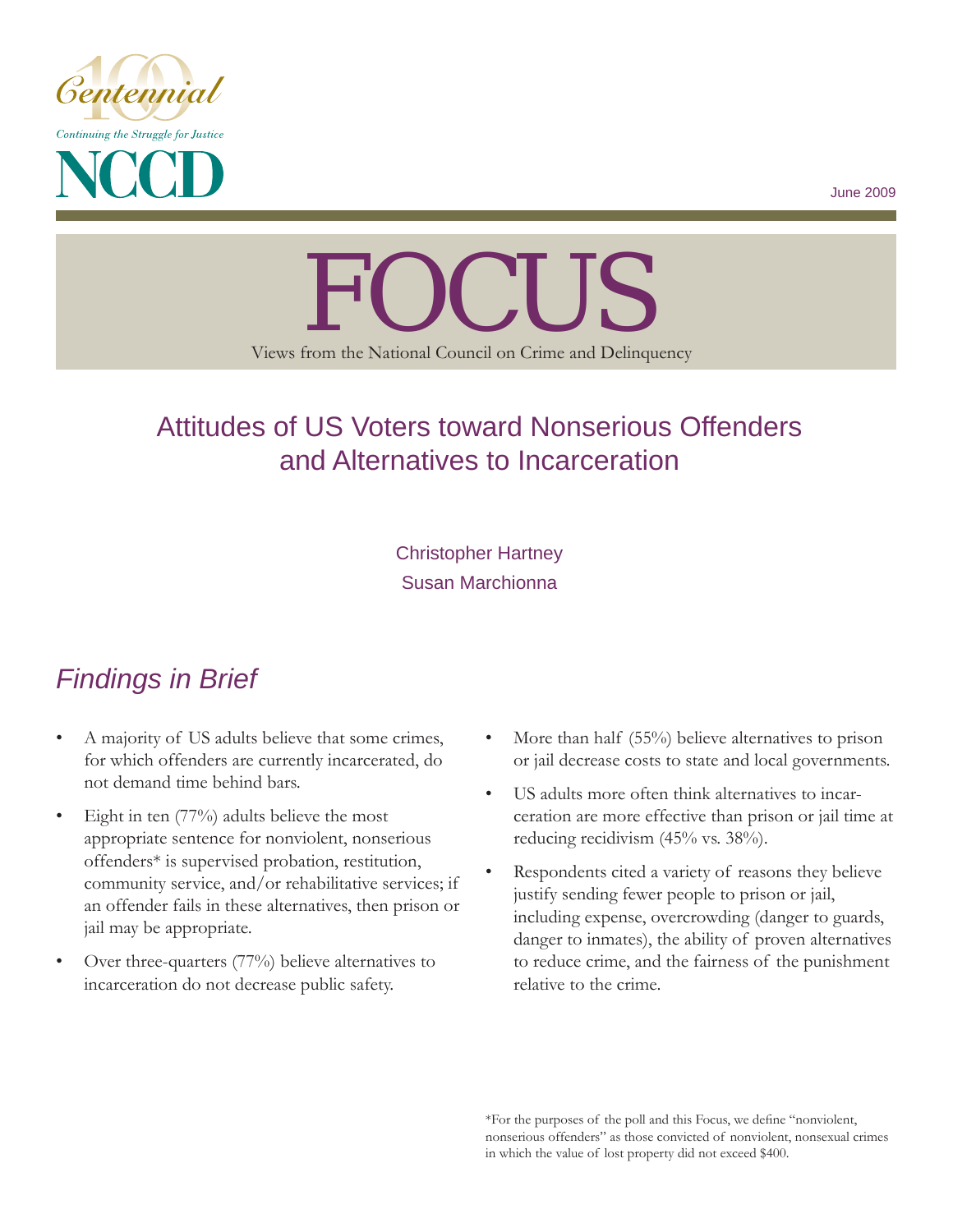## *Introduction*

In April, 2009, NCCD commissioned Zogby International to conduct a national public opinion poll about American voter attitudes toward our nation's response to nonviolent, nonserious crime. The results of this poll showed that striking majorities favor using methods other than incarceration to respond to nonserious crime.

## *Method*

This survey of likely voters was conducted by telephone according to a methodology approved by the American Association for Public Opinion Research. Zogby uses validated weighting and sampling procedures. The sample size was 1,049 interviews drawn at random, with approximately 34 questions asked. As many as six calls were made to reach a sampled telephone number. The margin of error is  $+/-3.1$  percentage points. (Margins of error are slightly higher in sub-groups.) Weighting by region, party, age, race, religion, and gender is used to adjust for non-response. The sample was drawn from an extremely varied group of voters with respect to age, geography, political persuasion, gender, income, religious affiliation, marital status, and ethnicity.

## *Survey Questions*

*1. Please tell me if you think it is always, usually, sometimes, rarely, or never necessary to incarcerate a person in prison or jail who has been convicted of the following types of offenses:* 

A. Possession or use of illegal drugs, with no intention to sell and not while driving.



Four in ten (41%) agree it is only sometimes necessary to incarcerate a person who has been convicted of possession or use of illegal drugs (with no intention to sell and not while driving) and an additional 27% feel that incarceration is never necessary in such instances. Relatively small portions feel that incarceration is always (15%) or usually (15%) necessary. Independents (52%) are more likely than Republicans (39%) and Democrats (35%) to feel it is only sometimes necessary to incarcerate in such instances.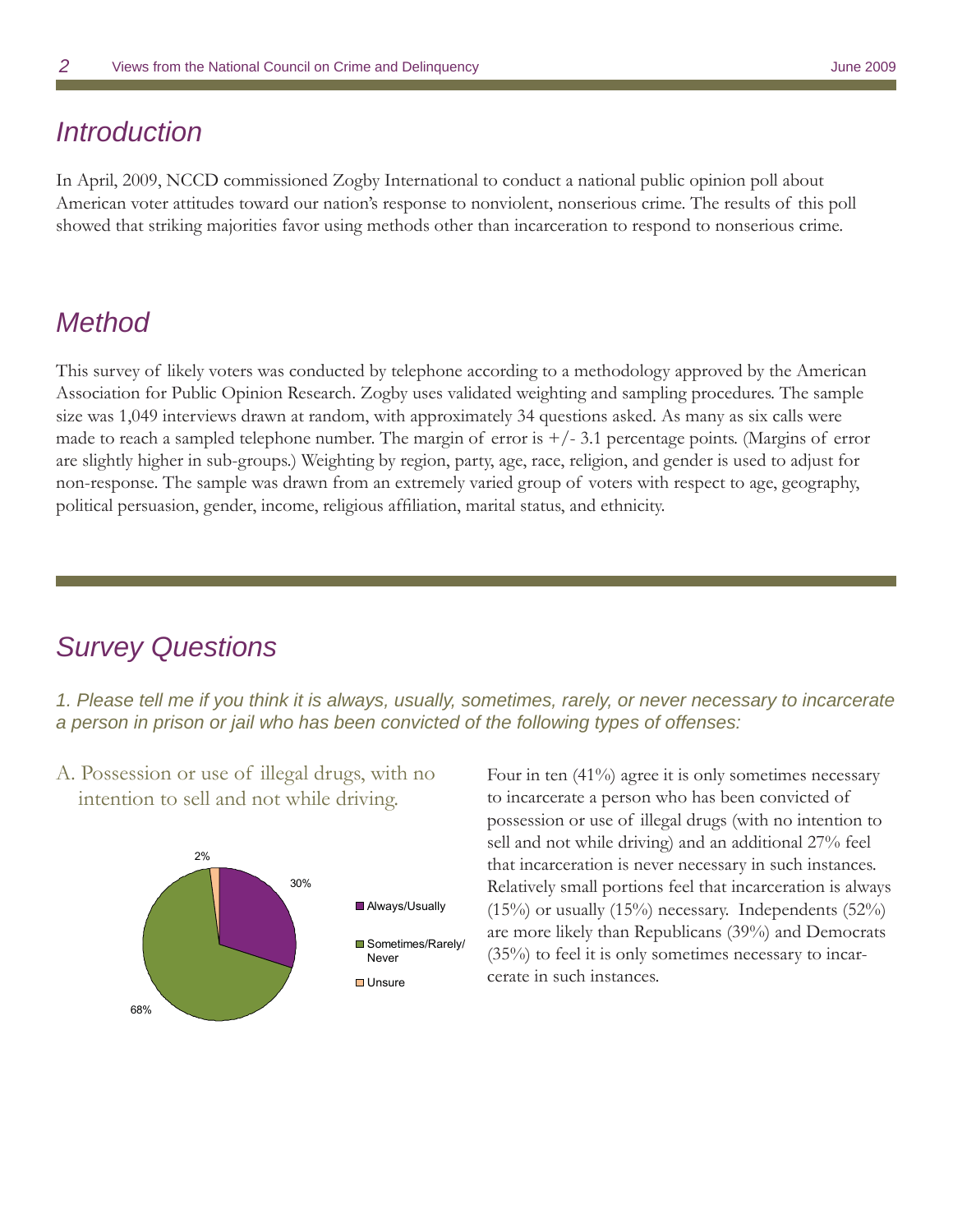B. Petty property crimes or theft of property worth less than \$400.



For petty property crimes, about two-fifths (37%) think incarceration is only sometimes necessary, and an additional quarter (23%) think incarceration is never necessary. Approximately two-fifths feel that incarceration is always  $(21\%)$  or usually  $(18\%)$  necessary for a person convicted of such a crime. Respondents living in the southern  $(46%)$ , western  $(42%)$ , and central/Great Lakes (40%) regions of the country are more likely than those living in the eastern (26%) region to indicate incarceration as always or usually necessary in such instances.

#### C. Disturbing the peace or loitering.



Over half (52%) of respondents think it is never necessary to incarcerate a person convicted of disturbing the peace or loitering, and an additional third (34%) think incarceration is only sometimes necessary. Thirteen percent feel it is always (5%) or usually (8%) necessary to incarcerate a person convicted of disturbing the peace or loitering.

#### D. Solicitation of prostitution.



Almost half of respondents feel it is always (35%) or usually (13%) necessary to incarcerate a person convicted of solicitation of prostitution. The other half thinks incarceration is either sometimes (27%), rarely  $(13\%)$ , or never  $(11\%)$  necessary. Republicans  $(56\%)$  are more likely than Democrats (45%) and independents (43%) to think incarceration is necessary. Young people aged 18–29 are the most likely (63%) out of all age groups to think similarly.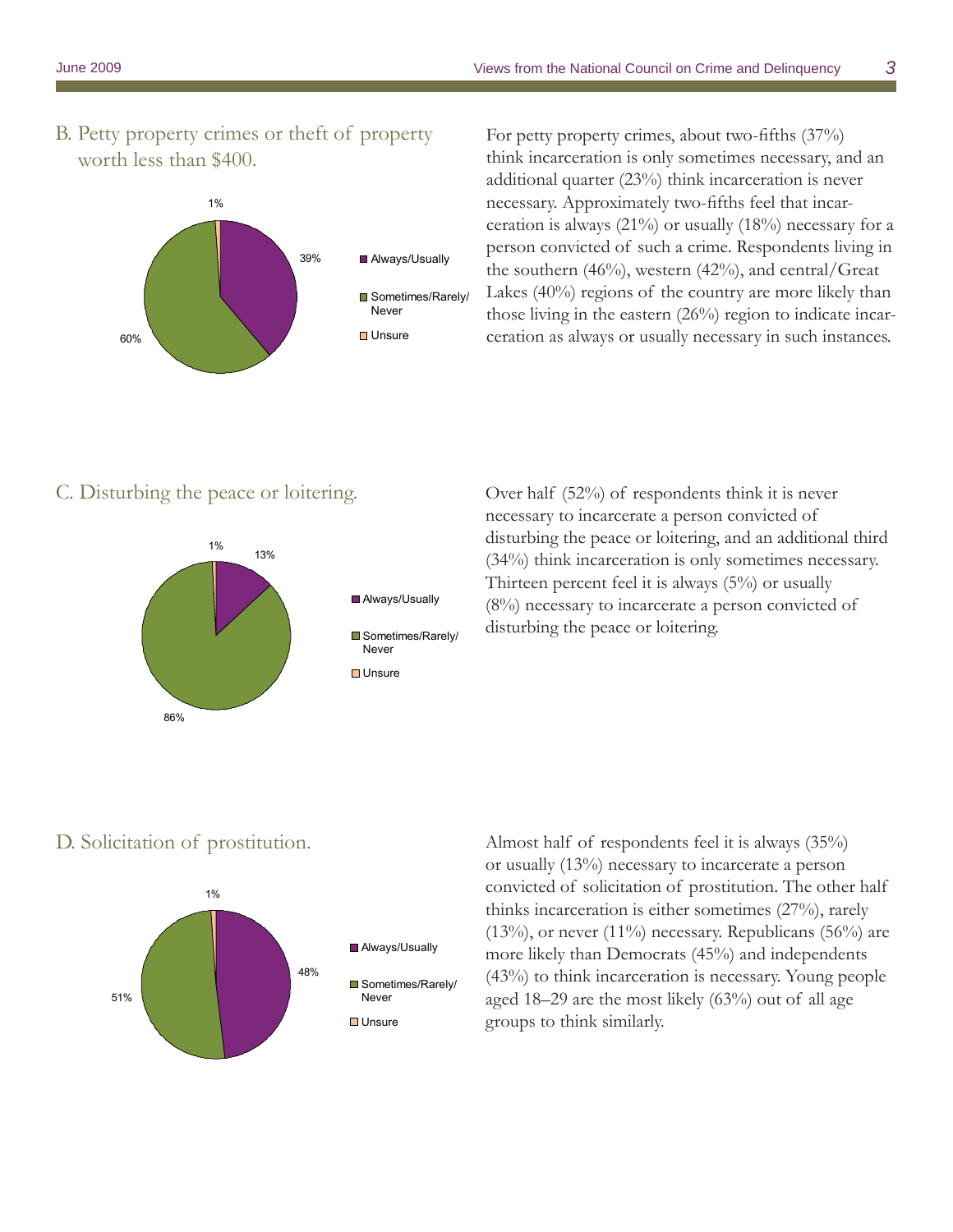21%

**Always/Usually** 

**■** Sometimes/Rarely/ Never **□** Unsure



79%



F. Violations of the conditions of probation or parole, such as failing to attend counseling or probation officer meetings, or failing a routine drug test, *without* committing any new crimes.



Six in ten respondents think it is always (34%) or usually (26%) necessary to incarcerate a person who has violated the conditions of probation or parole. Three in ten (31%) think it is only sometimes necessary to incarcerate a person guilty of such a violation. Overall, 9% feels it is never necessary to incarcerate in such instances. Republicans  $(70\%)$  and men  $(65\%)$  are more likely than independents (60%), women (55%), and Democrats (51%) to think incarceration is necessary.

2. Would you agree or disagree that serving time in prison or jail reduces the likelihood a person will *commit more crime in the future?*



More than half (54%) do not think that serving time in prison or jail reduces the likelihood that a person will commit more crime in the future, while about two-fifths (38%) hold the opposite view.

Serving time in prison or jail does not reduce the likelihood of future crime, according to the majority of Democrats (57%) and independents (55%). Republicans are split, with 49% feeling that serving time in prison or jail does not reduce the likelihood of future crime, and 44% thinking the opposite.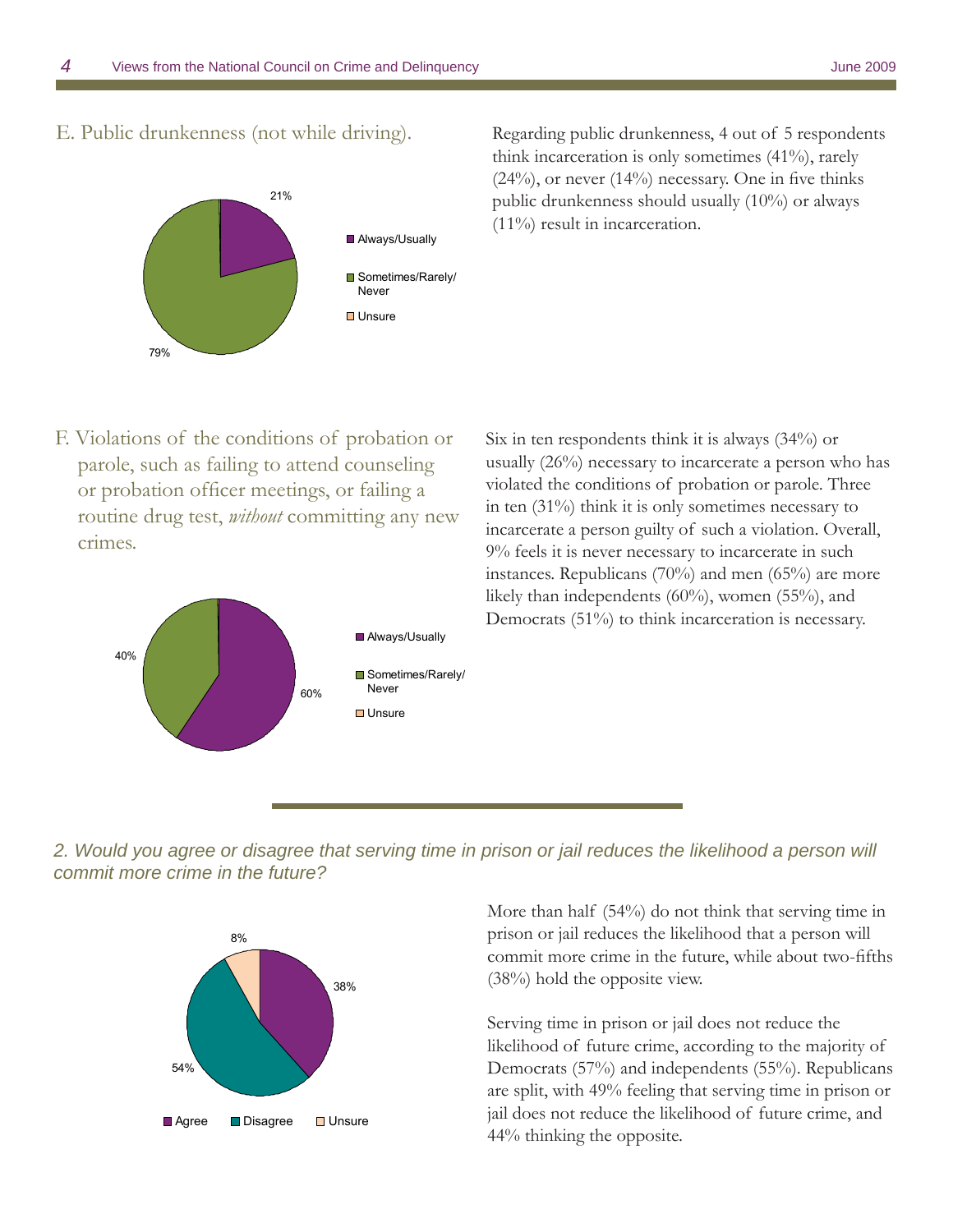*3. Which of the following best describes the percentage of people in prison or jail in the US whose most serious offense was nonviolent, nonsexual, and did not involve significant property loss?* 



More than a third (36%) of respondents think 50–74 percent of the prison and jail population is made up of people whose most serious offense was nonviolent, nonsexual, and did not involve significant property loss, while a quarter (24%) think between 25 and 49 percent of the incarcerated population is made up of such offenders. Fifteen percent think it is 10–24 percent.

### *Felons Sentenced to Prison or Jail by Offense Type, 2003*





**Other** 

These figures do not include parole and probation revocations. Revocations account for approximately 37% of admissions to state prison; jail data are not available.

Source: National Judicial Reporting Program, 2004.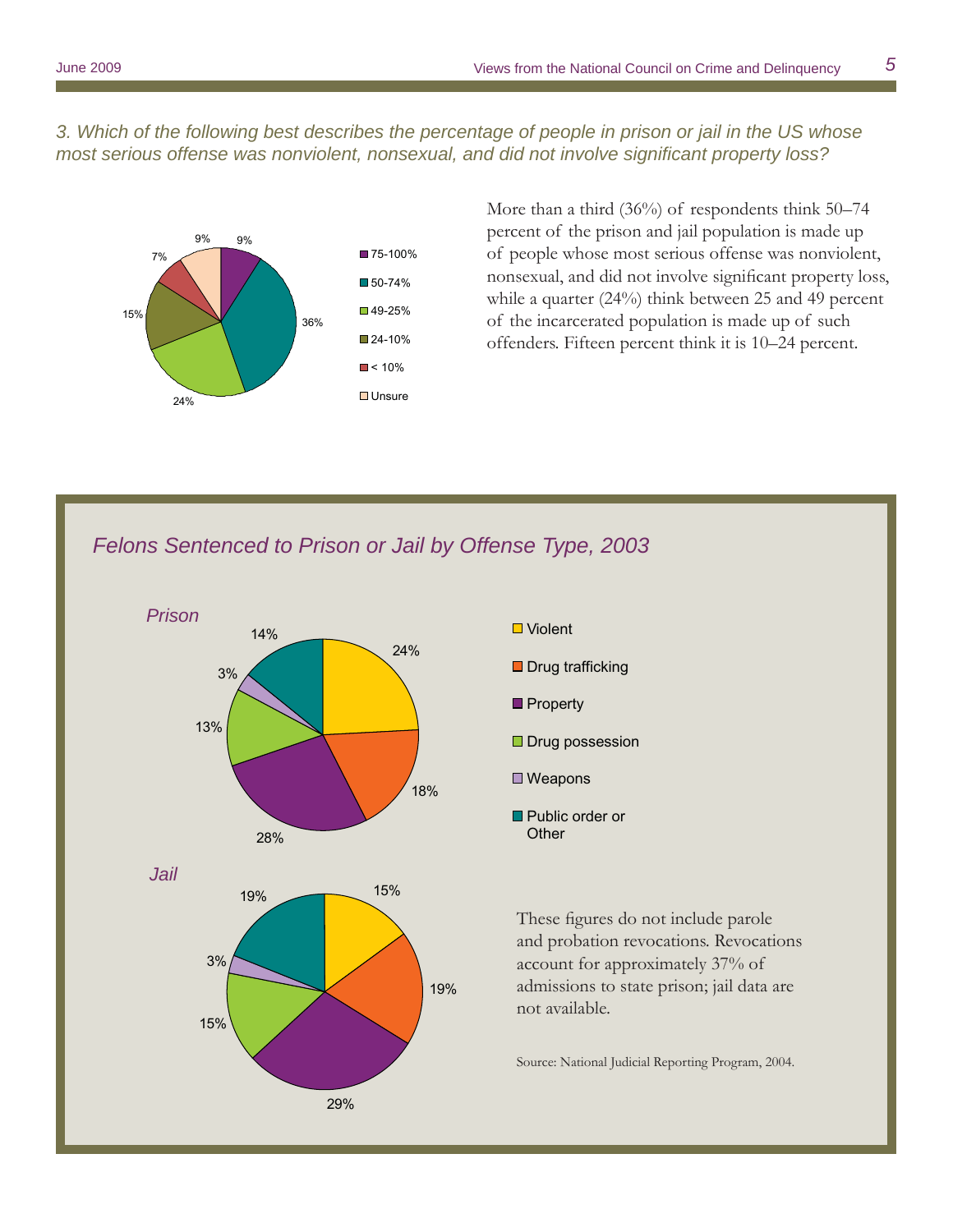*4. Which of the following do you think is the most appropriate sentence for a nonviolent, nonsexual offender whose crime did not involve significant property loss?* 



*5. Do you believe sentencing nonviolent, nonsexual offenders, whose crimes did not involve significant property loss, to supervised probation and rehabilitative services rather than prison or jail time would increase or decrease public safety, or would it have no impact?*



More than two-fifths (45%) believe sentencing nonserious offenders to supervised probation and rehabilitative services rather than prison or jail time would have no impact on public safety. A third (33%) believe it will increase public safety, while 15% believe it will decrease public safety.

*6. Do you believe sentencing nonviolent, nonsexual offenders, whose crimes did not involve significant property loss, to supervised probation and rehabilitative services rather than prison or jail time would increase or decrease the offender's likelihood of reoffending, or would it have no impact?*



More than two-fifths (45%) believe sentencing nonserious offenders to supervised probation and rehabilitative services rather than prison or jail time would decrease the offender's likelihood of reoffending. About a third (31%) think it would have no impact on the likelihood of reoffending. Eighteen percent believe such a sentence would increase the likelihood of reoffending.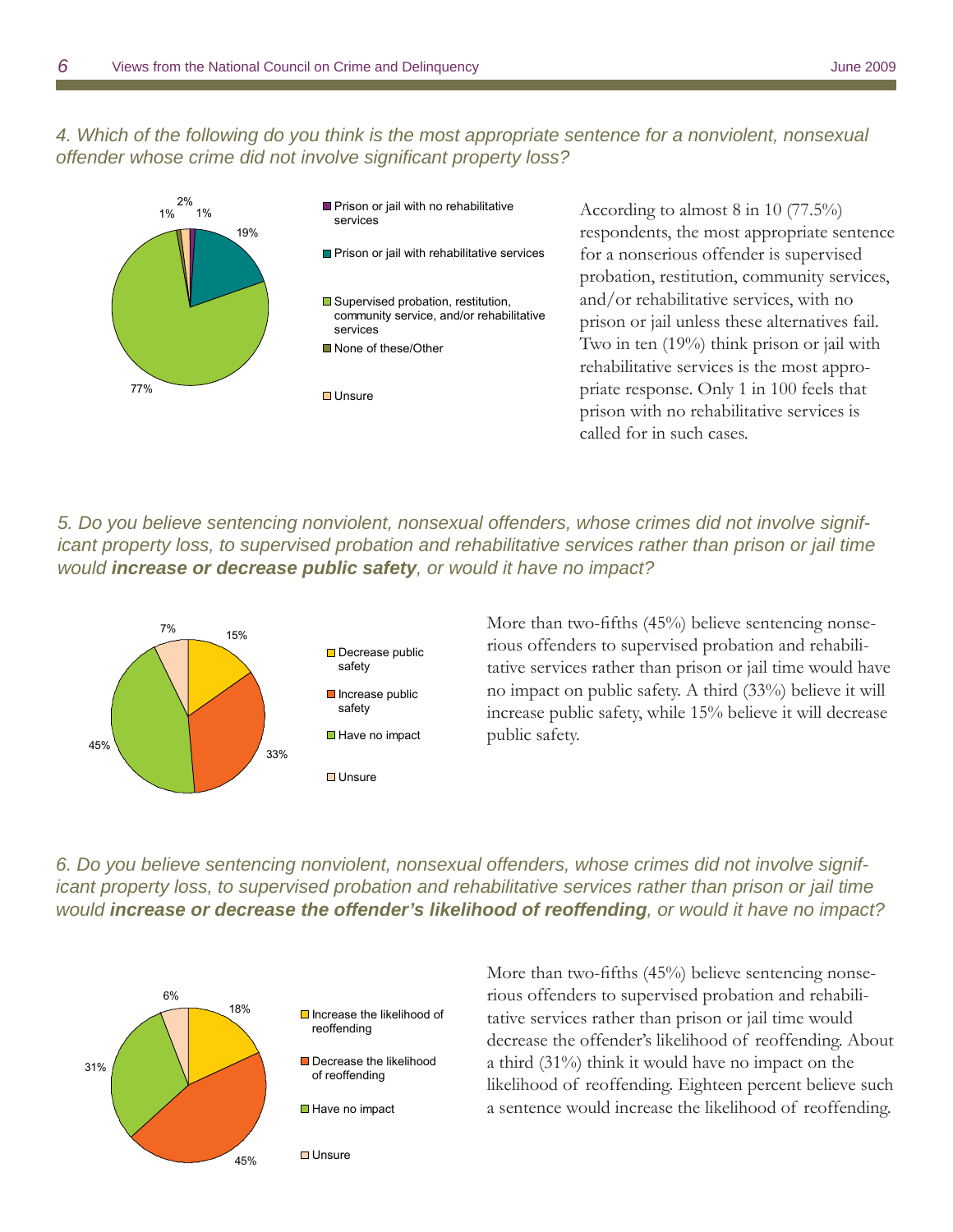*7. Do you believe sentencing nonviolent, nonsexual offenders, whose crimes did not involve significant property loss, to supervised probation and rehabilitative services rather than prison or jail time would increase or decrease the cost to state or local government, or would it have no impact?*



More than half (55%) believe sentencing nonviolent, nonsexual offenders to supervised probation and rehabilitative services rather than prison or jail time will decrease the cost to state or local governments, while three in ten (29%) believe it will increase the cost. Twelve percent believe such a sentence will have no impact on the cost to state or local government.

#### *8. Which of the following alternatives to incarceration in prison or jail are you aware of?*



A majority of respondents are aware of all the listed alternatives to incarceration in prison or jail, with house arrest (94%), electronic monitoring (92%), and restorative justice  $(79%)$ , such as restitution and fines, among the alternatives of which respondents are the most aware. Respondents are least aware of diversion (54%), or an opportunity to avoid conviction through successful completion of supervision and services, as the alternative to incarceration.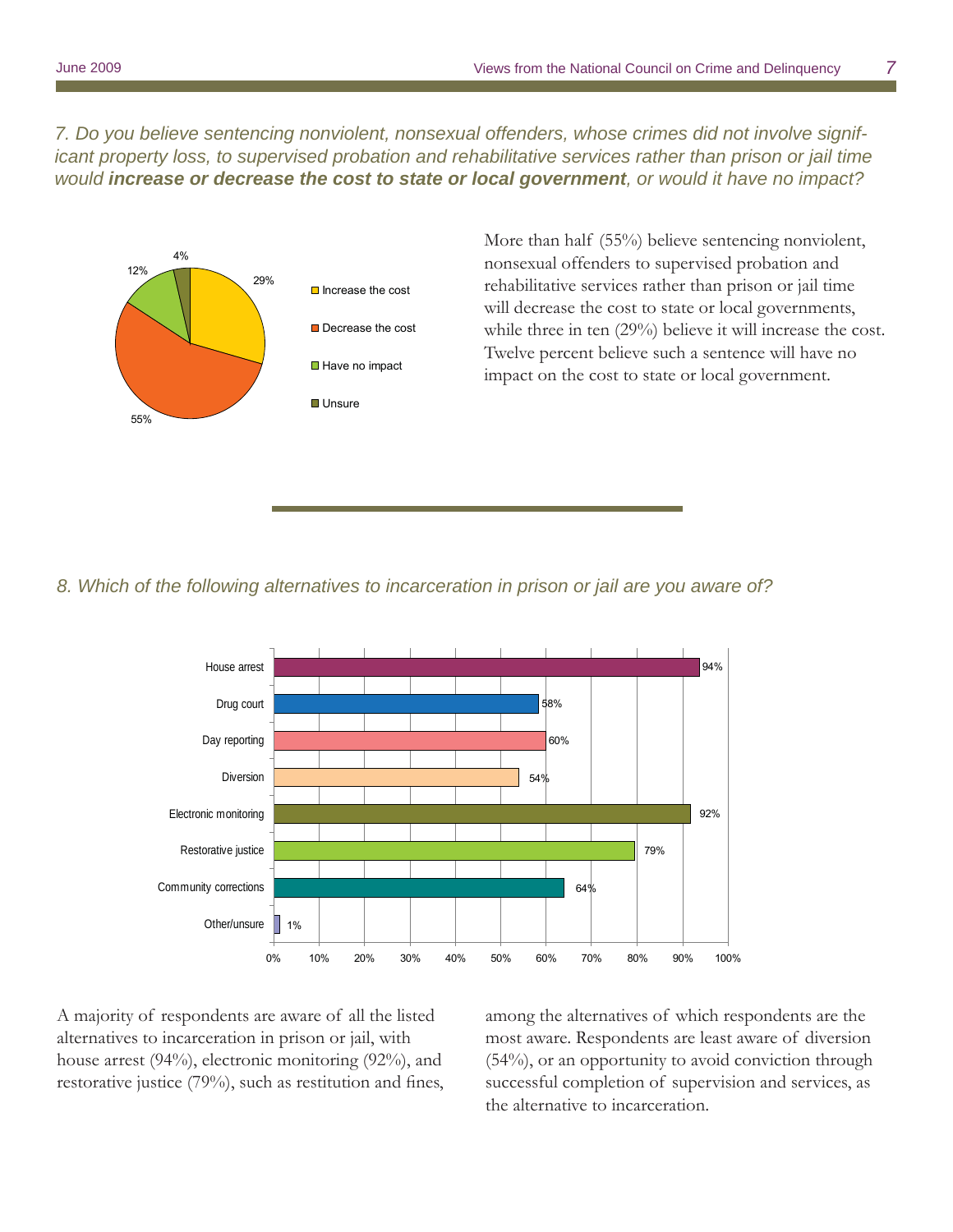*9. In your opinion, which of the following reasons may justify sending fewer people to prison or jail*  when they commit nonviolent, nonsexual crimes that do not involve significant property loss?



Overcrowding as a danger to guards (71%); housing offenders in prison or jail is too expensive (68%); overcrowding being inhumane or a danger to inmates (62%); proven alternatives to incarceration decrease an offender's chance of reoffending better than prison

or jail time (60%); and prison or jail being too harsh a punishment for these non-serious offenders (52%) are the reasons that justify sending fewer people to prison or jail, according to a majority of respondents. This holds true in most demographic subgroups.

#### *Cost Savings of Alternatives to Incarceration*

Nationwide, each year over a quarter (27%) of those sentenced to prison or jail were convicted for nonviolent, nonserious offenses. While incarcerated, they receive little or no rehabilitative services. If 80% of these nonviolent, nonserious offenders were sentenced to effective programming as an alternative to prison, NCCD estimates that states and localities could save at least \$7.2 billion.

The table at right shows the costs per offender for operating intensive and enriched services. Many offenders need less than fully intensive services, so total costs would likely be less.

|                                                    | Type of<br>Offender | Average<br><b>Duration</b> | Average Cost* |
|----------------------------------------------------|---------------------|----------------------------|---------------|
| Probation <sup>1</sup>                             | All                 | Variable                   | $$3.42$ /day  |
| Intensive supervision <sup>2</sup>                 | All                 | 5 months                   | \$3,122       |
| Day/evening reporting <sup>3</sup>                 | All                 | 20 weeks                   | \$3,050       |
| Electronic monitoring/House arrest <sup>4</sup>    | All                 | Variable                   | \$15/day      |
| Drug court <sup>5</sup>                            | Drug                | Variable                   | $$4,060**$    |
| Short-term residential drug treatment <sup>6</sup> | Drug                | 3 weeks                    | \$3,287       |
| Outpatient drug treatment <sup>6</sup>             | Drug                | 17 weeks                   | \$3,557       |
| Long-term residential drug treatment <sup>6</sup>  | Drug                | 20 weeks                   | \$16,448      |

\*Unless "per day" is indicated, average cost of one person to complete the program.

\*\*Figure indicates the cost of operation and does not include programming costs.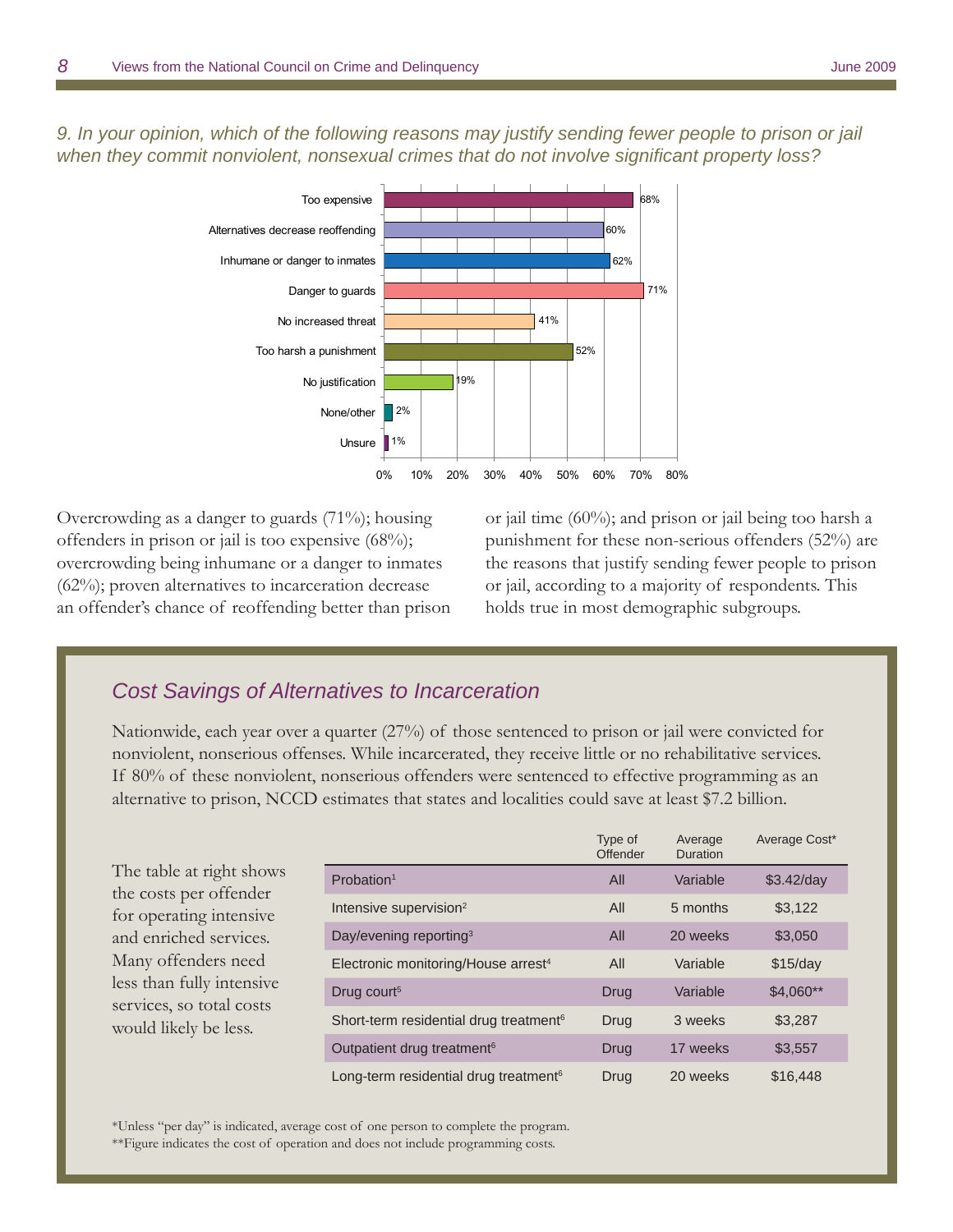#### *Savings Estimate Calculation*

|                                                                      | Prison         | Local Jail     |
|----------------------------------------------------------------------|----------------|----------------|
| Total sentenced inmates <sup>7</sup>                                 | 1,221,501      | 270,000        |
| Total expenditures <sup>8</sup>                                      | \$39.2 billion | \$18.7 billion |
| Number sentenced for nonviolent, nonserious<br>offenses <sup>9</sup> | 317,590 (26%)  | 86,400 (32%)   |
| Assume 80% sentenced to alternatives                                 | 254,072        | 69,120         |
| Average per capita cost of incarceration*                            | \$37,750       | \$13,500       |
| Average per capita cost of common alternatives <sup>10, 11</sup>     | \$10,740       | \$8,138        |
| Savings per alternative sentence                                     | \$27,010       | \$5,362        |
| <b>SAVINGS</b>                                                       | \$6.86 billion | \$371 million  |

\*Based on average 20-month prison stay or 6-month jail stay.

It is difficult to precisely assess the number of nonviolent, nonserious offenders, mainly due to the lack of detailed offense information in the federal data. For these estimates, NCCD used the offense categories of "drug possession" and "other nonviolent" from the 2004 National Judicial Reporting Program, which is nationally representative of felons sentenced to prison or jail. There are several types of supervision and rehabilitative programming that these offenders could receive as alternatives to incarceration. In practice, the supervision and programming each offender received would depend on the offense history and would include the appropriate level of supervision to ensure public safety and the successful completion of all court mandated requirements, and would be targeted to maximize the likelihood that the offender would avoid future system involvement. Fairly rigorous and therefore expensive supervision and programming were used to estimate the potential savings from sentencing alternatives; actual costs for many offenders will be less. A drug sentence was used as the model: We assume all those who would have been

sentenced to incarceration will be processed through a drug court (estimated cost \$4,060 per offender) and participate in an outpatient program (\$3,557<sup>6</sup>). Additionally, alternatives to prison would include 5 months of intensive supervision  $(\$3,122^2)$ ; alternatives to jail, five months of regular probation (\$520<sup>1</sup>).

A more precise estimate of the number of candidates for alternatives and the associated cost savings would require more detailed data than the federal data used here. However, cost savings would likely increase substantially if the following were included in the estimates:

- Parole and probation violators with no new offenses whose original conviction was for a nonviolent and nonserious offense. (Approximately 1/3 of commitments to prison are for revocations.)
- Nonviolent misdemeanors sentenced to jail or prison.
- Nonviolent, nonserious offenders awaiting trial in jail. (Approximately 60% of jail inmates have not been sentenced.)